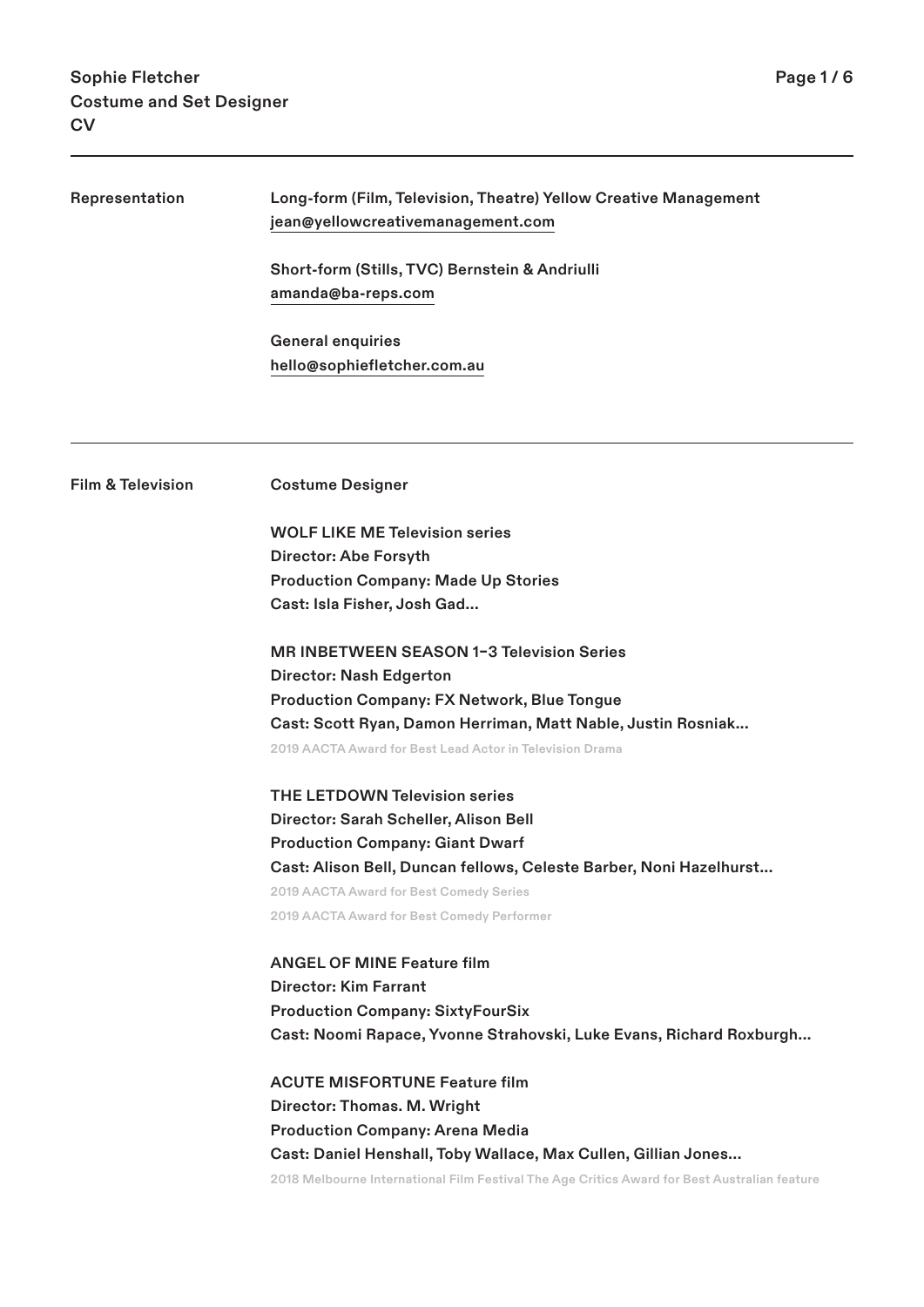# **Short Film Costume Designer**

**SHARK Director: Nash Edgerton Production Company: Blue Tongue Films Cast: Rose Byrne, Nash Edgerton**

**TRESPASS Director: Mirrah Foulkes Production Company: Whitefalk Films Cast: Maya Stange, Sara West**

**2016 Melbourne International Film Festival Award for Best Short Australian Film**

**MEASURING THE JUMP Director: Eden Falk Production Company: Whitefalk Films Cast: Ian Meadows, Eamon Farren, Mirrah Foulkes**

**HOW TO GET CLEAN Director: Eden Falk Production Company: Whitefalk Films Cast: Lorena Arancibia, Luke Mullins**

**FLORENCE HAS LEFT THE BUILDING Director: Mirrah Foulkes Production Company: White Falk Films Cast: Jacki Weaver, Justin Rosniak, Eden Falk 2015 AACTA Award for Best Short Fiction Film**

**TVC Wardrobe Stylist**

**NRMA Director: Dani Pearce Production Company: Revolver**

**MOCCONA Director: Shannon Murphy Production Company: Rabbit Content**

**ALLIANZ Director: Dani Pearce Production Company: Revolver**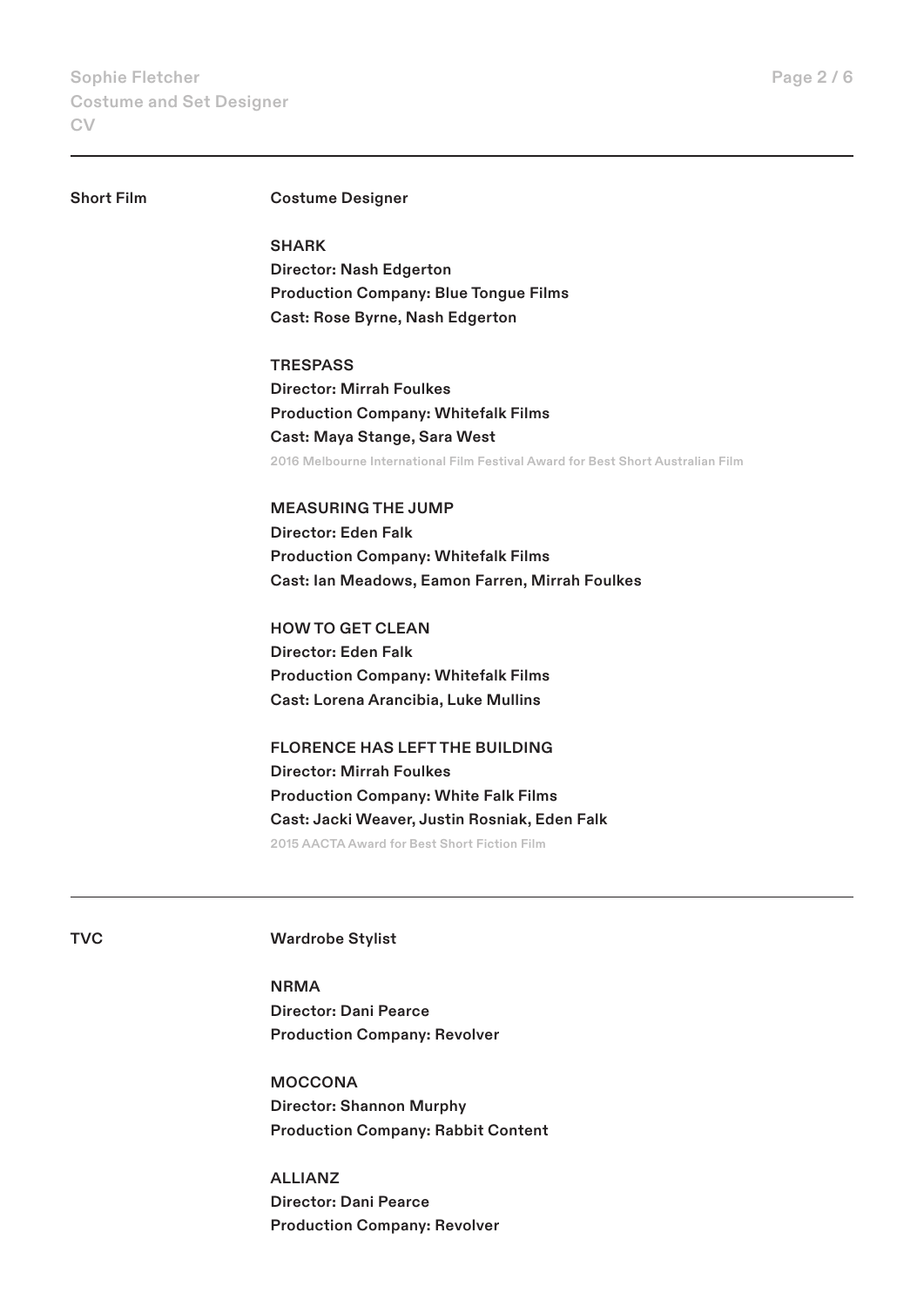**TOURISM WESTERN AUSTRALIA Director: Kiku Ohn Production Company: Beautiful Pictures / Rabbit Content**

**SQUARE Director: Andy Madeleine Production Company: Rabbit Content**

**TOURISM AUSTRALIA Director: Kim Gehrig Production Company: Revolver Cast: Adam Hills, Shane Warne, Ian Thorpe, Ash Barty**

**MCDONALD'S Director: Trevor Clarence Production Company: Revolver**

**RSPCA Director: Andrew Garrick Production Company: Production Group**

**DAVID JONES Director: Ujin Lin Production Company: Exit Films**

**TVC Art Director**

**DAVID JONES Director: Pete Moore Production Company: Rabbit Content**

**DINNERLY & GOOGLE Director: Lachlan Dickie Production Company: Rabbit Content**

**SQUARE Director: Andy Madeleine Production Company: Rabbit Content**

**MCDONALD'S Director: Trevor Clarence Production Company: Revolver**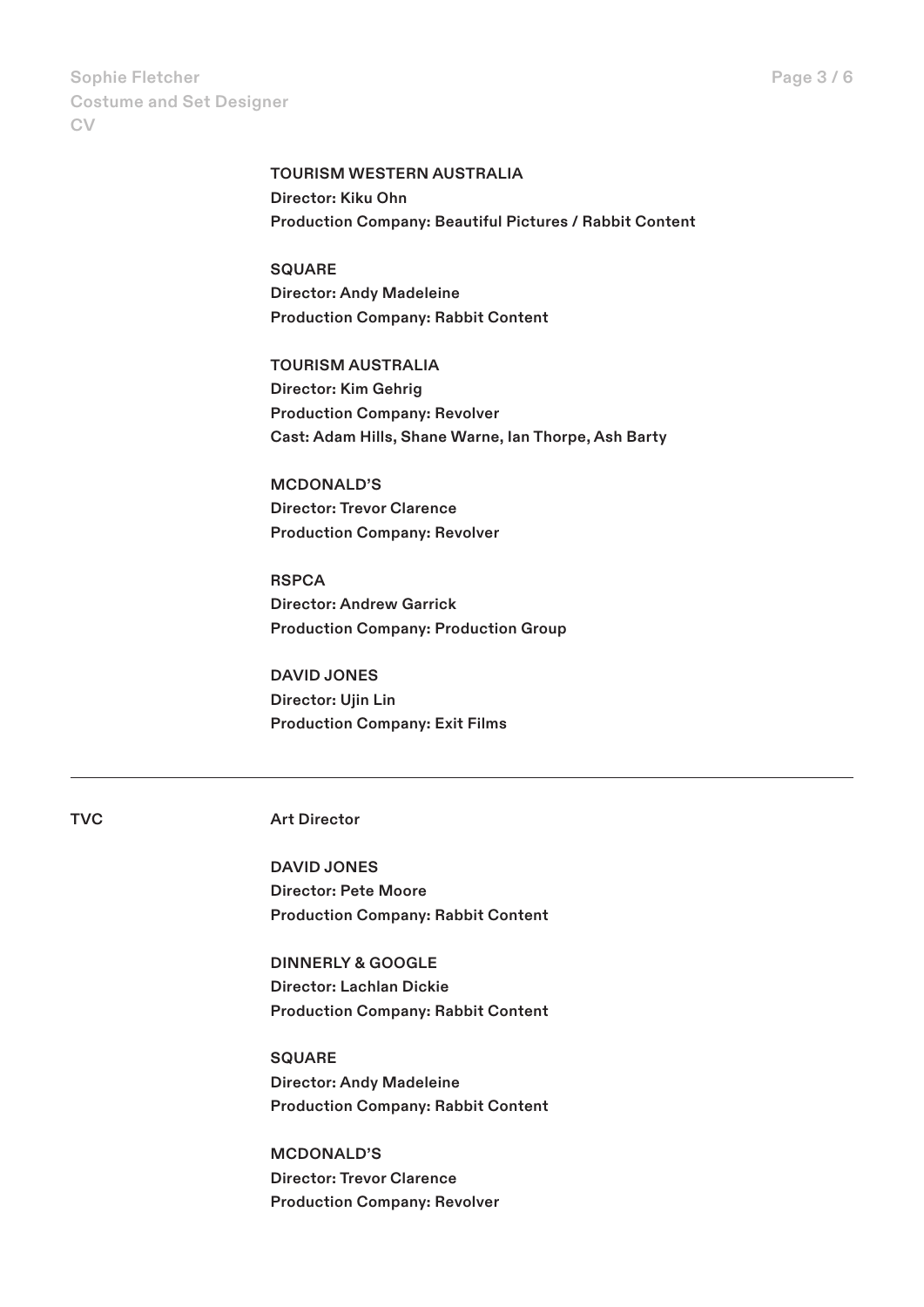## **Theatre Costume and Set Design**

**FAMILY VALUES Director: Lee Lewis Production Company: Griffin Theatre Cast: Andrew McFarlane, Belinda Giblin, Jamie Oxenbald, Ella Prince...**

**FEATHER IN THE WEB Director: Ben Winspear Production Company: Griffin Theatre Cast: Tina Bursill, Gareth Davies, Michele Lim Davidson, Claire Lovering 2018 Sydney Theatre Award Best Female Actor in a Leading Role in a Mainstage Production**

# **GLORIA**

**Director: Lee Lewis Production Company: Griffin Theatre Cast: Marta Dusseldorp, Meyen Wyatt, Chloe Bayliss, Huw Higginson... 2016 Sydney Theatre Award Best Female Actor in a Leading Role in a Mainstage Production**

**THE LITERATI Director: Lee Lewis Production Company: Griffin Theatre and Bell Shakespeare Cast: Kate Mulvany, Jamie Oxenbald, Miranda Tapsell, Gareth Davies...**

**A STRATEGIC PLAN Director: Chris Mead Production Company: Griffin Theatre Cast: Justin Smith, Briallen Clarke, Matt Day, Emele Ugavule...**

**BROKEN Director: Shannon Murphy Production Company: Darlinghurst Theatre Company Cast: Rarriwuy Hick, Sarah Enright, Ivan Donato 2016 Sydney Theatre Award for Best Ensemble**

**MISS JULIE Assistant Costume and Set Designer to Alice Babidge Director: Kip Williams Production Company: Melbourne Theatre Company Cast: Robin McLeavy, Zahra Newman, Mark Leonard Winter**

**CARESS / ACHE Director: Anthony Skuse Production Company: Griffin Theatre Cast: Zoe Carides, Helen Christinson, Ian Stenlake, Sabryna Te'O...**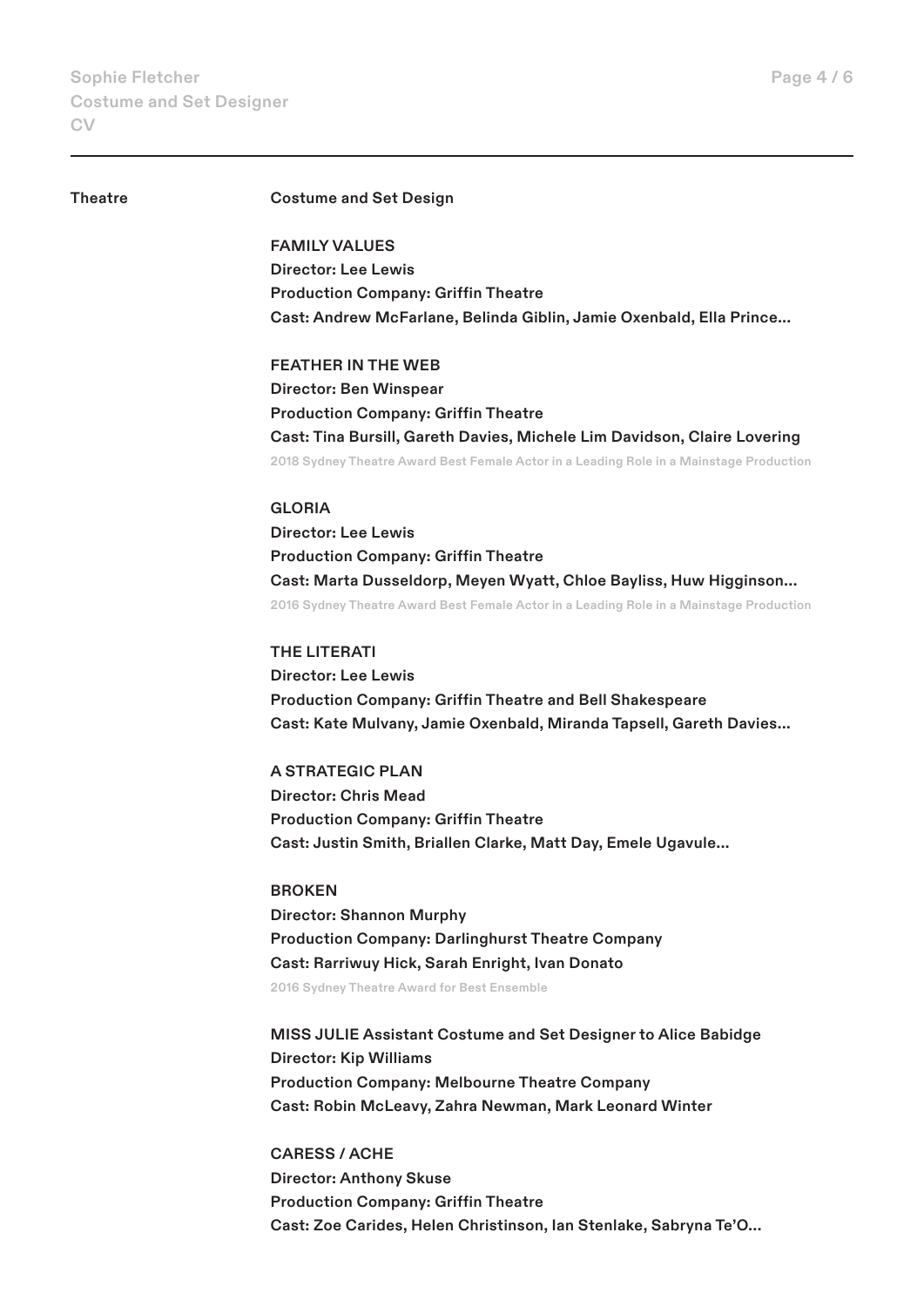**Sophie Fletcher Costume and Set Designer CV**

|                               | <b>EMERALD CITY Co-design with Ken Done</b>                          |
|-------------------------------|----------------------------------------------------------------------|
|                               | Director: Lee Lewis                                                  |
|                               | <b>Production Company: Griffin Theatre</b>                           |
|                               | Cast: Lucy Bell, Mitchell Butel, Jennifer Hagan, Kelly Paterniti     |
|                               | <b>WAITING FOR GODOT Assistant Costume Designer to Alice Babidge</b> |
|                               | <b>Director: Andrew Upton</b>                                        |
|                               | <b>Production Company: Sydney Theatre Company</b>                    |
|                               | Cast: Hugo Weaving, Richard Roxburgh, Philip Quast, Luke Mullins     |
|                               | 2013 Sydney Theatre Award for Best Mainstage Production              |
|                               | <b>THIS HEAVEN</b>                                                   |
|                               | <b>Director: Lee Lewis</b>                                           |
|                               | <b>Production Company: Belvoir</b>                                   |
|                               | Cast: Eden Falk, Jada Alberts, Travis Cardona, Tessa Rose,           |
|                               | Joshua Anderson                                                      |
|                               | THE MAIDS Assistant Costume and Set Designer to Alice Babidge        |
|                               | <b>Director: Benedict Andrews</b>                                    |
|                               | <b>Production Company: Sydney Theatre Company</b>                    |
|                               | Cast: Cate Blanchett, Isabelle Huppert, Elizabeth Debicki            |
| <b>Editorial &amp; Stills</b> | <b>Set &amp; Props Designer</b>                                      |
|                               |                                                                      |
|                               | <b>SCANLAN THEODORE</b>                                              |
|                               | <b>Photographer: Darren McDonald</b>                                 |
|                               | <b>MIMCO</b>                                                         |
|                               | Photographer: Georges Antoni                                         |
|                               | <b>VOGUE AUSTRALIA featuring Awkwafina</b>                           |
|                               | <b>Photographer: Charles Dennington</b>                              |
|                               | MISS DIOR FRAGRANCE CAMPAIGN featuring Natalie Portman               |
|                               | <b>Photographer: Will Davison</b>                                    |
|                               | <b>VOGUE AUSTRALIA featuring Dua Lipa</b>                            |
|                               | <b>Photographer: Charles Dennington</b>                              |
|                               | <b>APPLE MUSIC Featuring Client Liaison</b>                          |
|                               | <b>Photographer: Ben Watts</b>                                       |
|                               | <b>VOGUE AUSTRALIA featuring Adut Akech</b>                          |
|                               | Photographer: Emma Summerton                                         |